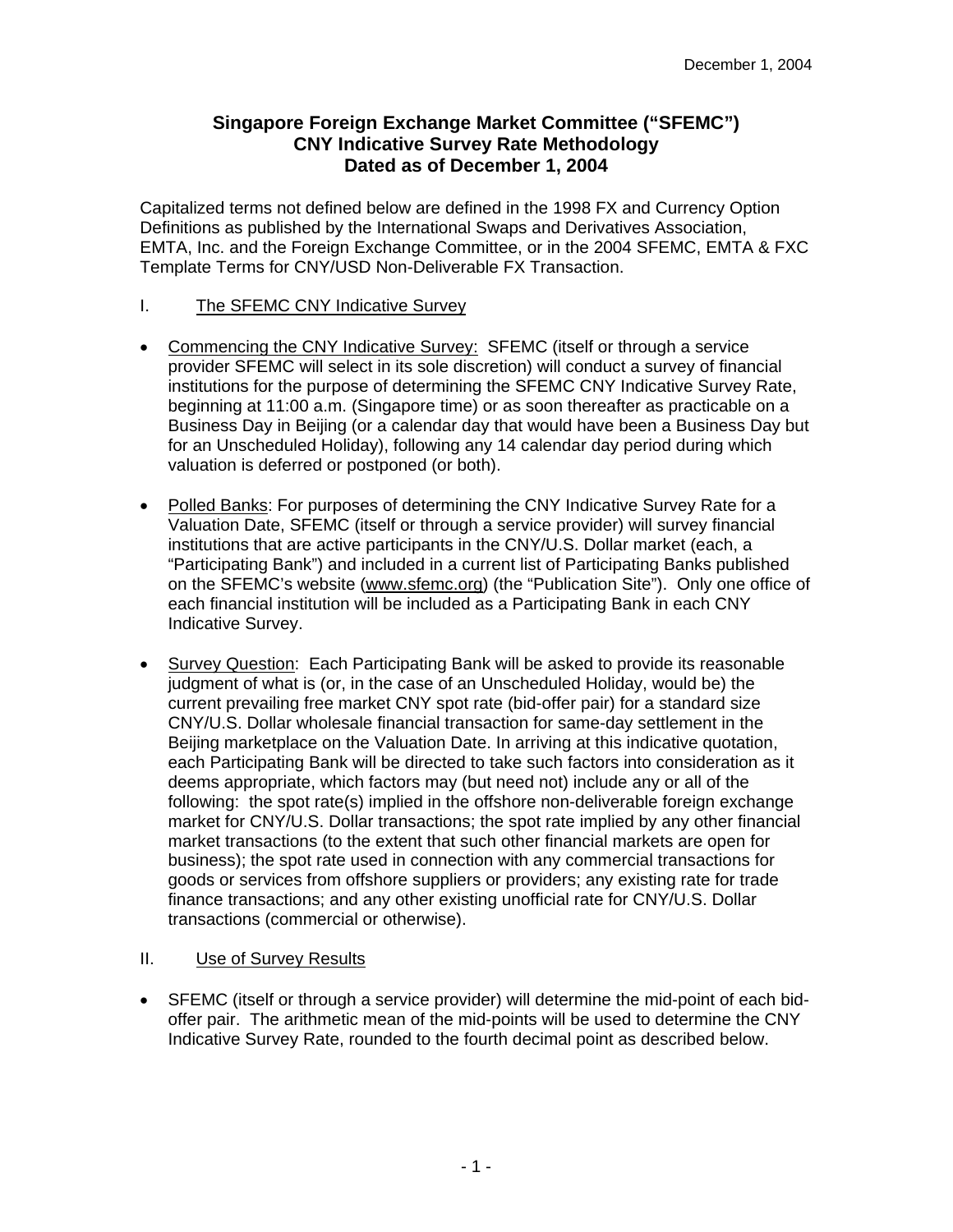- If the CNY Indicative Survey results in 21 or more responses, then the 4 highest and 4 lowest mid-points will be eliminated, and the arithmetic mean of the remaining midpoints will be computed and will constitute the CNY Indicative Survey Rate for such Valuation Date. For purposes of eliminating the 4 highest and 4 lowest mid-points, if more than 4 mid-points have the same highest value or lowest value, then only 4 such mid-points will be eliminated
- If the CNY Indicative Survey results in less than 21 but 11 or more responses, then the 2 highest and 2 lowest mid-points will be eliminated, and the arithmetic mean of the remaining mid-points will be computed and will constitute the CNY Indicative Survey Rate for such Valuation Date. For purposes of eliminating the 2 highest and 2 lowest mid-points, if more than 2 mid-points have the same highest value or lowest value, then only 2 such mid-points will be eliminated.
- If the CNY Indicative Survey results in less than 11 but 8 or more responses, then the highest and the lowest mid-points will be eliminated and the arithmetic mean of the remaining midpoints will be computed and will constitute the CNY Indicative Survey Rate for such Valuation Date. For purposes of eliminating the highest and lowest mid-points, if more than 1 mid-point has the same highest value or lowest value, then only 1 such mid-point will be eliminated.
- If the CNY Indicative Survey results in less than 8 but 5 or more responses, then no mid-points will be eliminated and the arithmetic mean of all midpoints will be computed and will constitute the CNY Indicative Survey Rate for such Valuation Date.
- Quotes will be provided to the fourth decimal point (e.g., 1.0000).

- If the CNY Indicative Survey results in less than 5 responses from Participating Banks ("Insufficient Responses"), no CNY Indicative Survey Rate will be available for the relevant Valuation Date. The next CNY Indicative Survey will take place on the next succeeding Business Day in Beijing (or calendar day that would have been a Business Day but for an Unscheduled Holiday), subject to Section V below.
- IV. CNY Indicative Survey Rate Publication
- The CNY Indicative Survey Rate will be published on the Publication Site at 3:30 p.m. (Singapore time), or as soon thereafter as practicable.
- As soon as it is determined that the CNY Indicative Survey will result in Insufficient Responses, a notice that no CNY Indicative Survey Rate is available for the Valuation Date will be published on the Publication Site.
- The response of each Participating Bank to the Indicative Survey (bid-offer pair) will be available on the Publication Site at 9:00 a.m. (Singapore time) on the first Business Day in Beijing (or calendar day that would have been a Business Day but for an Unscheduled Holiday) following the Business Day on which the relevant CNY Indicative Survey Rate is published, or as soon thereafter as practicable.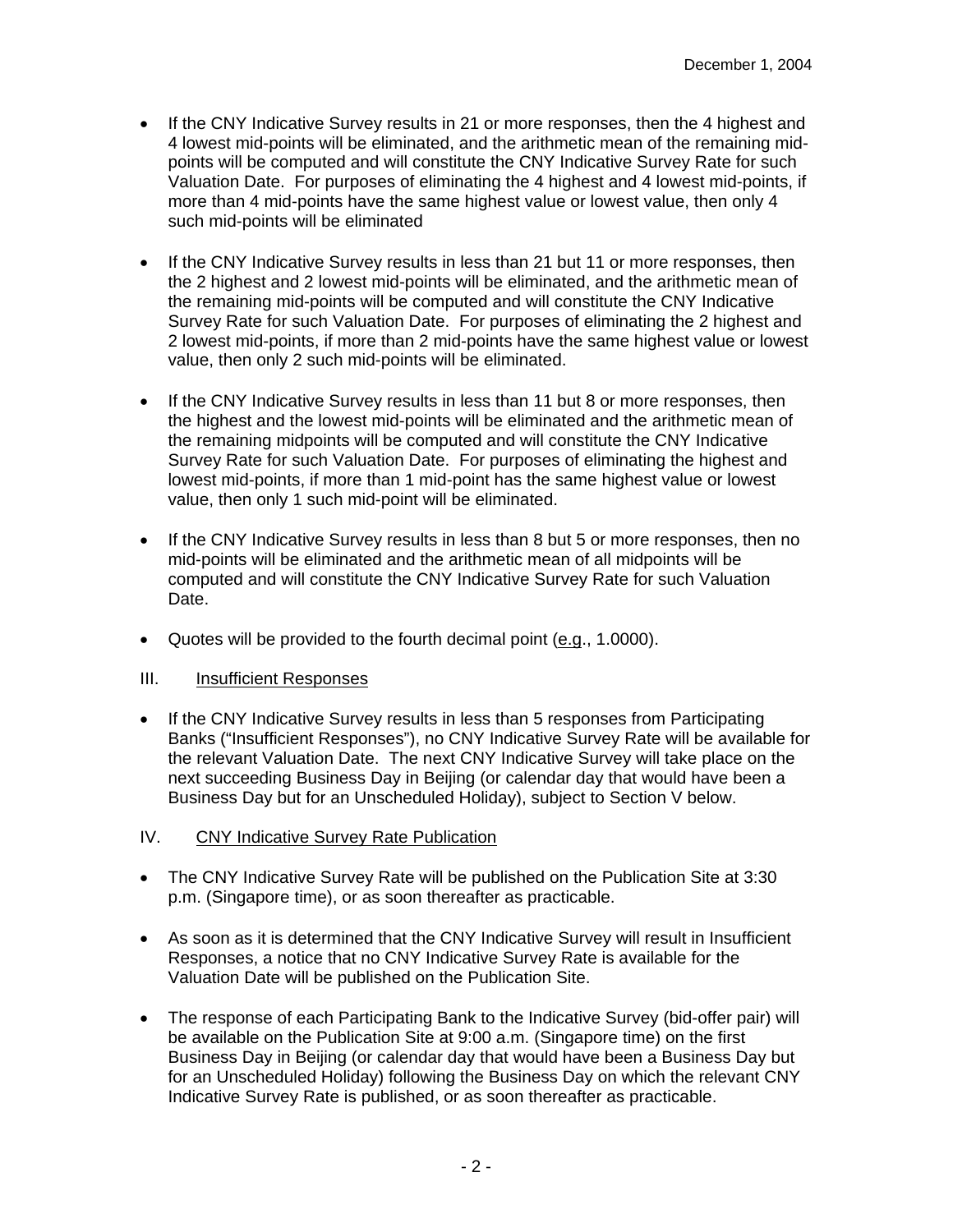# V. Discontinuing the CNY Indicative Survey

- The CNY Indicative Survey will be discontinued (i) on the calendar day first following the Business Day in Beijing on which the CNY SAEC (CNY 01) is available for the determination of a Settlement Rate, or (ii) on the calendar day first following polling for the CNY Indicative Survey that results in Insufficient Responses for three consecutive polling days. Notwithstanding the foregoing, nothing herein will be construed to prevent SFEMC from continuing or re-initiating the CNY Indicative Survey at an appropriate time.
- A notice that the CNY Indicative Survey has been discontinued will be published on the Publication Site.

## VI. Amendments to the Methodology

• SFEMC may, in its discretion, from time to time, make such administrative, procedural or other modifications to this Methodology as are appropriate to ensure the continued operation and integrity of the CNY Indicative Survey**.** 

## VII. Disclaimer

• SFEMC (and any service provider SFEMC may select) disclaim liability for the CNY Indicative Survey Rate, and no representation or warranty, express or implied, is made concerning the CNY Indicative Survey Rate (including, without limitation, the methodology for determining the CNY Indicative Survey Rate and its suitability for any particular use).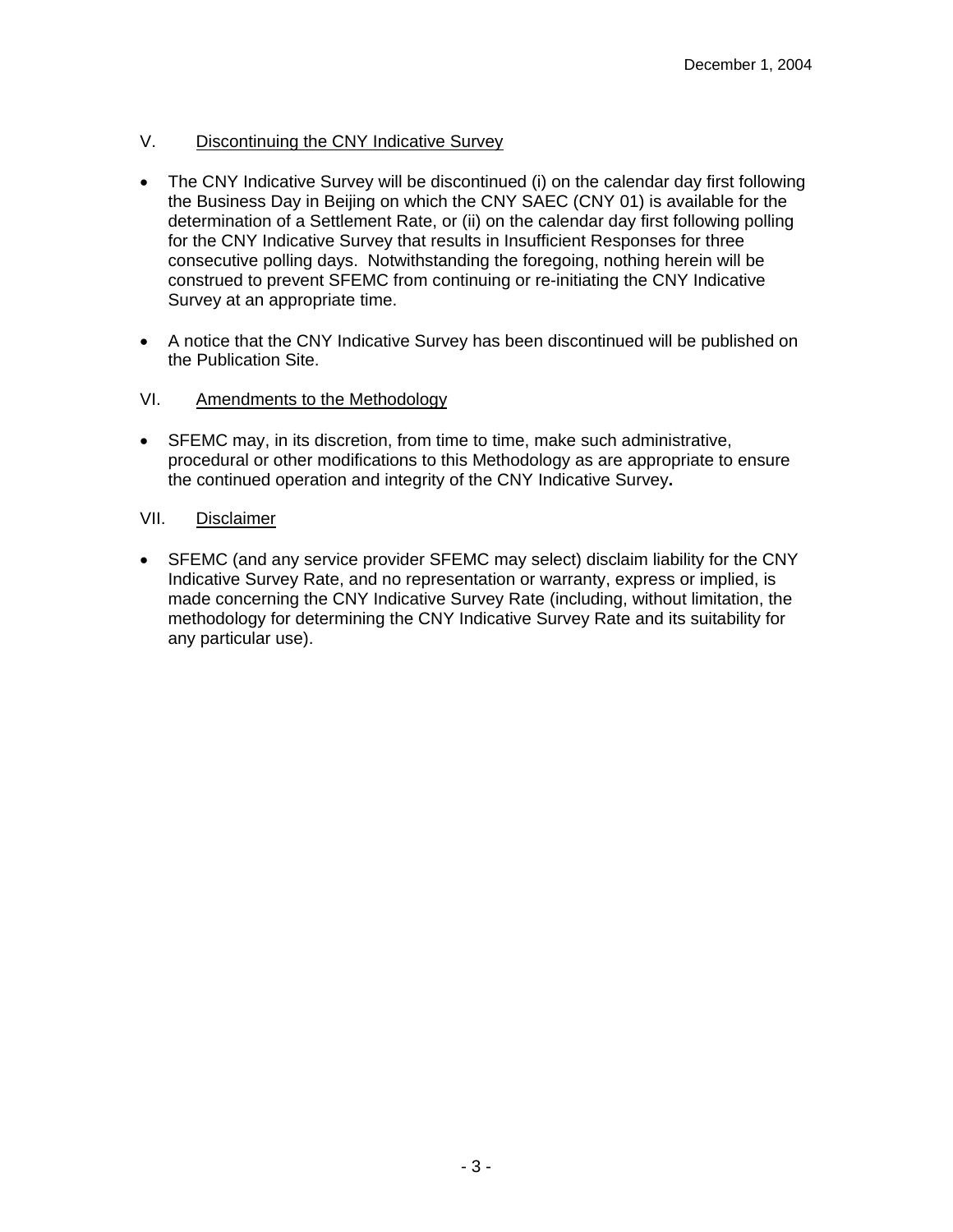# **Singapore Foreign Exchange Market Committee ("SFEMC") IDR Indicative Survey Rate Methodology Dated as of December 1, 2004**

Capitalized terms not defined below are defined in the 1998 FX and Currency Option Definitions as published by the International Swaps and Derivatives Association, EMTA, Inc. and the Foreign Exchange Committee, or in the 2004 SFEMC, EMTA & FXC Template Terms for IDR/USD Non-Deliverable FX Transaction.

## I. The SFEMC IDR Indicative Survey

- Commencing the IDR Indicative Survey: SFEMC (itself or through a service provider SFEMC will select in its sole discretion) will conduct a survey of financial institutions for the purpose of determining the SFEMC IDR Indicative Survey Rate, beginning at 11:00 a.m. (Singapore time) or as soon thereafter as practicable on a Business Day in both Jakarta and Singapore (or a calendar day that would have been a Business Day but for an Unscheduled Holiday), following any 14 calendar day period during which valuation is deferred or postponed (or both).
- Polled Banks: For purposes of determining the IDR Indicative Survey Rate for a Valuation Date, SFEMC (itself or through a service provider) will survey financial institutions that are active participants in the IDR/U.S. Dollar market (each, a "Participating Bank") and included in a current list of Participating Banks published on the SFEMC's website (www.sfemc.org) (the "Publication Site"). Only one office of each financial institution will be included as a Participating Bank in each IDR Indicative Survey.
- Survey Question: Each Participating Bank will be asked to provide its reasonable judgment of what is (or, in the case of an Unscheduled Holiday, would be) the current prevailing free market IDR spot rate (bid-offer pair) for a standard size IDR/U.S. Dollar wholesale financial transaction for same-day settlement in the Jakarta marketplace on the Valuation Date. In arriving at this indicative quotation, each Participating Bank will be directed to take such factors into consideration as it deems appropriate, which factors may (but need not) include any or all of the following: the spot rate(s) implied in the offshore non-deliverable foreign exchange market for IDR/U.S. Dollar transactions; the spot rate implied by any other financial market transactions (to the extent that such other financial markets are open for business); the spot rate used in connection with any commercial transactions for goods or services from offshore suppliers or providers; any existing rate for trade finance transactions; and any other existing unofficial rate for IDR/U.S. Dollar transactions (commercial or otherwise).

- SFEMC (itself or through a service provider) will determine the mid-point of each bidoffer pair. The arithmetic mean of the mid-points will be used to determine the IDR Indicative Survey Rate, rounded to the fourth decimal point as described below.
- If the IDR Indicative Survey results in 21 or more responses, then the 4 highest and 4 lowest mid-points will be eliminated, and the arithmetic mean of the remaining mid-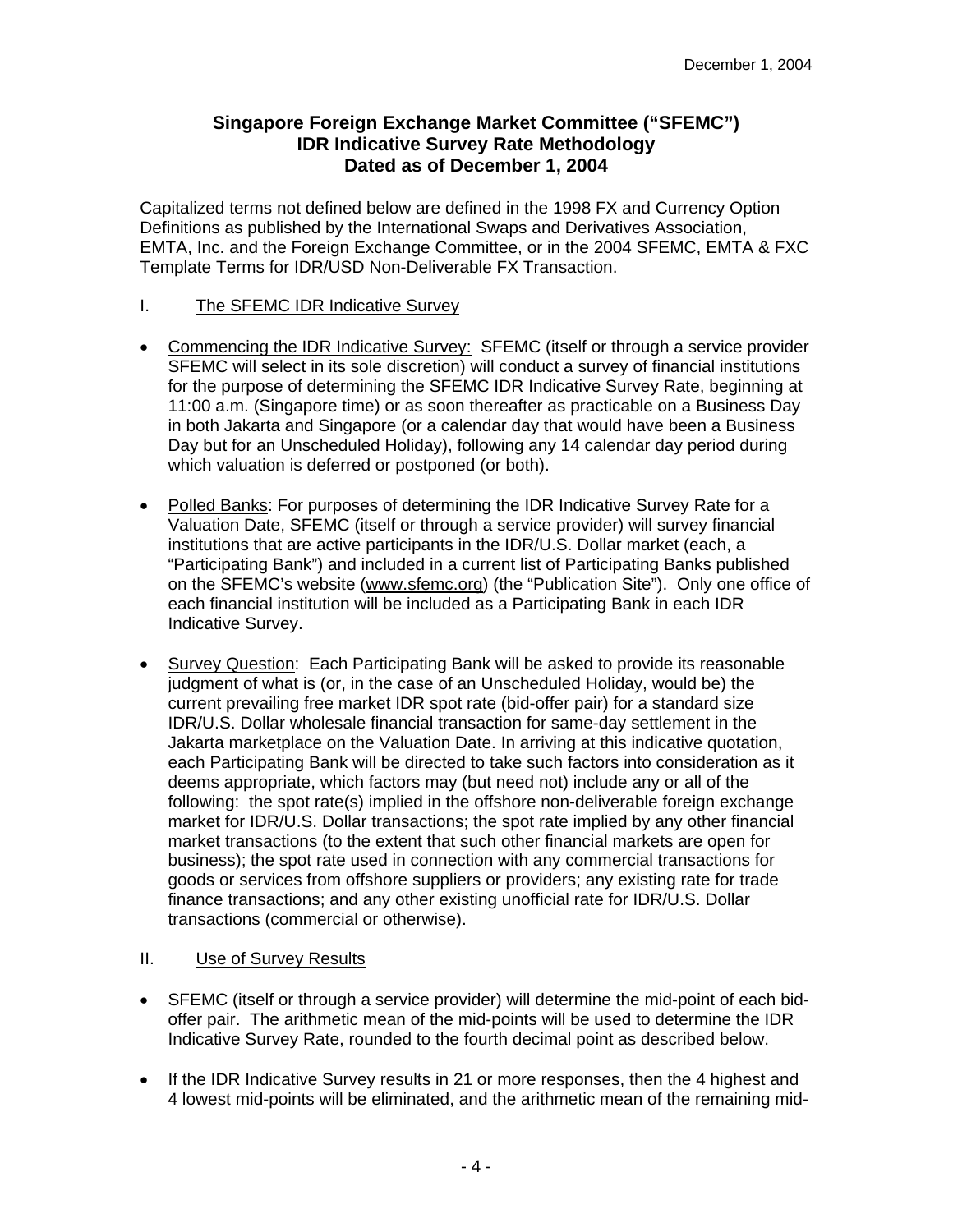points will be computed and will constitute the IDR Indicative Survey Rate for such Valuation Date. For purposes of eliminating the 4 highest and 4 lowest mid-points, if more than 4 mid-points have the same highest value or lowest value, then only 4 such mid-points will be eliminated

- If the IDR Indicative Survey results in less than 21 but 11 or more responses, then the 2 highest and 2 lowest mid-points will be eliminated, and the arithmetic mean of the remaining mid-points will be computed and will constitute the IDR Indicative Survey Rate for such Valuation Date. For purposes of eliminating the 2 highest and 2 lowest mid-points, if more than 2 mid-points have the same highest value or lowest value, then only 2 such mid-points will be eliminated.
- If the IDR Indicative Survey results in less than 11 but 8 or more responses, then the highest and the lowest mid-points will be eliminated and the arithmetic mean of the remaining midpoints will be computed and will constitute the IDR Indicative Survey Rate for such Valuation Date. For purposes of eliminating the highest and lowest mid-points, if more than 1 mid-point has the same highest value or lowest value, then only 1 such mid-point will be eliminated.
- If the IDR Indicative Survey results in less than 8 but 5 or more responses, then no mid-points will be eliminated and the arithmetic mean of all midpoints will be computed and will constitute the IDR Indicative Survey Rate for such Valuation Date.
- Quotes will be provided to the fourth decimal point (e.g., 1.0000).

## III. Insufficient Responses

• If the IDR Indicative Survey results in less than 5 responses from Participating Banks ("Insufficient Responses"), no IDR Indicative Survey Rate will be available for the relevant Valuation Date. The next IDR Indicative Survey will take place on the next succeeding Business Day in both Jakarta and Singapore (or calendar day that would have been a Business Day but for an Unscheduled Holiday), subject to Section V below.

# IV. IDR Indicative Survey Rate Publication

- The IDR Indicative Survey Rate will be published on the Publication Site at 3:30 p.m. (Singapore time), or as soon thereafter as practicable.
- As soon as it is determined that the IDR Indicative Survey will result in Insufficient Responses, a notice that no IDR Indicative Survey Rate is available for the Valuation Date will be published on the Publication Site.
- The response of each Participating Bank to the Indicative Survey (bid-offer pair) will be available on the Publication Site at 9:00 a.m. (Singapore time) on the first Business Day in both Jakarta and Singapore (or calendar day that would have been a Business Day but for an Unscheduled Holiday) following the Business Day on which the relevant IDR Indicative Survey Rate is published, or as soon thereafter as practicable.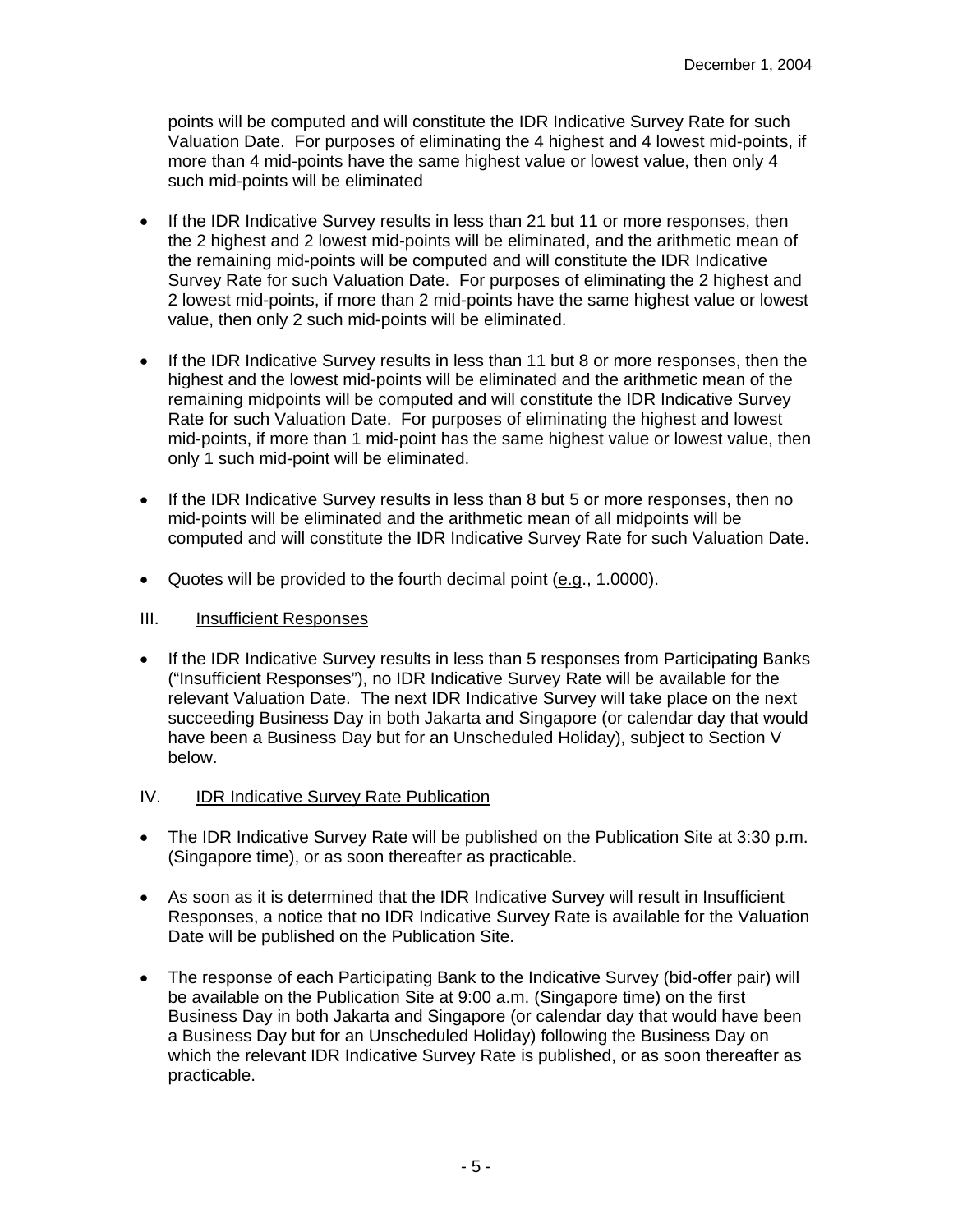# V. Discontinuing the IDR Indicative Survey

- The IDR Indicative Survey will be discontinued (i) on the calendar day first following the Business Day in both Jakarta and Singapore on which the IDR ABS (IDR 01) is available for the determination of a Settlement Rate, or (ii) on the calendar day first following polling for the IDR Indicative Survey that results in Insufficient Responses for three consecutive polling days. Notwithstanding the foregoing, nothing herein will be construed to prevent SFEMC from continuing or re-initiating the IDR Indicative Survey at an appropriate time.
- A notice that the IDR Indicative Survey has been discontinued will be published on the Publication Site.

# VI. Amendments to the Methodology

• SFEMC may, in its discretion, from time to time, make such administrative, procedural or other modifications to this Methodology as are appropriate to ensure the continued operation and integrity of the IDR Indicative Survey.

# VII. Disclaimer

• SFEMC (and any service provider SFEMC may select) disclaim liability for the IDR Indicative Survey Rate, and no representation or warranty, express or implied, is made concerning the IDR Indicative Survey Rate (including, without limitation, the methodology for determining the IDR Indicative Survey Rate and its suitability for any particular use).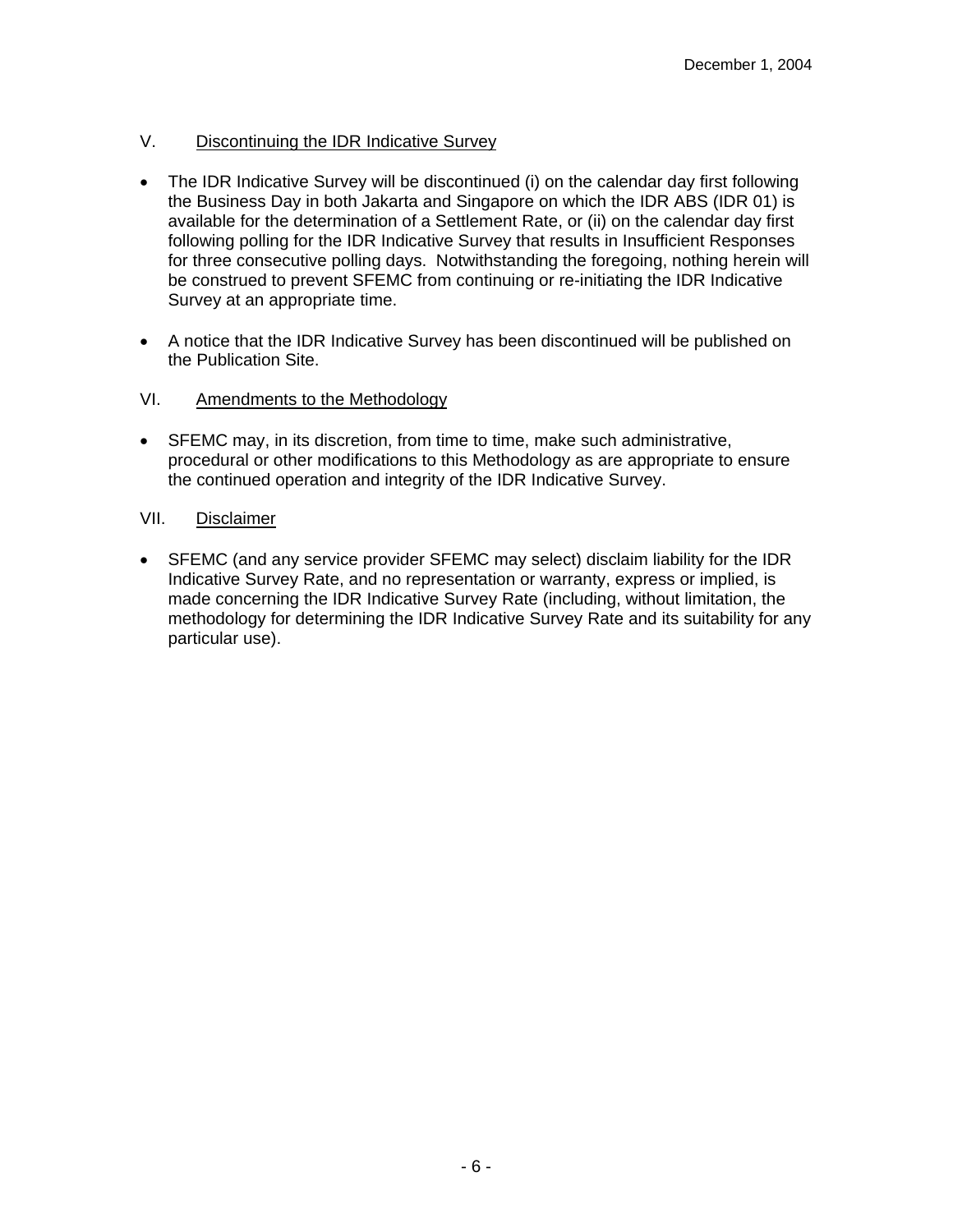# **Singapore Foreign Exchange Market Committee ("SFEMC") INR Indicative Survey Rate Methodology Dated as of December 1, 2004**

Capitalized terms not defined below are defined in the 1998 FX and Currency Option Definitions as published by the International Swaps and Derivatives Association, EMTA, Inc. and the Foreign Exchange Committee, or in the 2004 SFEMC, EMTA & FXC Template Terms for INR/USD Non-Deliverable FX Transaction.

## I. The SFEMC INR Indicative Survey

- Commencing the INR Indicative Survey: SFEMC (itself or through a service provider SFEMC will select in its sole discretion) will conduct a survey of financial institutions for the purpose of determining the SFEMC INR Indicative Survey Rate, beginning at 12:00 Noon (Singapore time) or as soon thereafter as practicable on a Business Day in Mumbai (or a calendar day that would have been a Business Day but for an Unscheduled Holiday), following any 14 calendar day period during which valuation is deferred or postponed (or both).
- Polled Banks: For purposes of determining the INR Indicative Survey Rate for a Valuation Date, SFEMC (itself or through a service provider) will survey financial institutions that are active participants in the INR/U.S. Dollar market (each, a "Participating Bank") and included in a current list of Participating Banks published on the SFEMC's website (www.sfemc.org) (the "Publication Site"). Only one office of each financial institution will be included as a Participating Bank in each INR Indicative Survey.
- Survey Question: Each Participating Bank will be asked to provide its reasonable judgment of what is (or, in the case of an Unscheduled Holiday, would be) the current prevailing free market INR spot rate (bid-offer pair) for a standard size INR/U.S. Dollar wholesale financial transaction for same-day settlement in the Mumbai marketplace on the Valuation Date. In arriving at this indicative quotation, each Participating Bank will be directed to take such factors into consideration as it deems appropriate, which factors may (but need not) include any or all of the following: the spot rate(s) implied in the offshore non-deliverable foreign exchange market for INR/U.S. Dollar transactions; the spot rate implied by any other financial market transactions (to the extent that such other financial markets are open for business); the spot rate used in connection with any commercial transactions for goods or services from offshore suppliers or providers; any existing rate for trade finance transactions; and any other existing unofficial rate for INR/U.S. Dollar transactions (commercial or otherwise).

- SFEMC (itself or through a service provider) will determine the mid-point of each bidoffer pair. The arithmetic mean of the mid-points will be used to determine the INR Indicative Survey Rate, rounded to the fourth decimal point as described below.
- If the INR Indicative Survey results in 21 or more responses, then the 4 highest and 4 lowest mid-points will be eliminated, and the arithmetic mean of the remaining mid-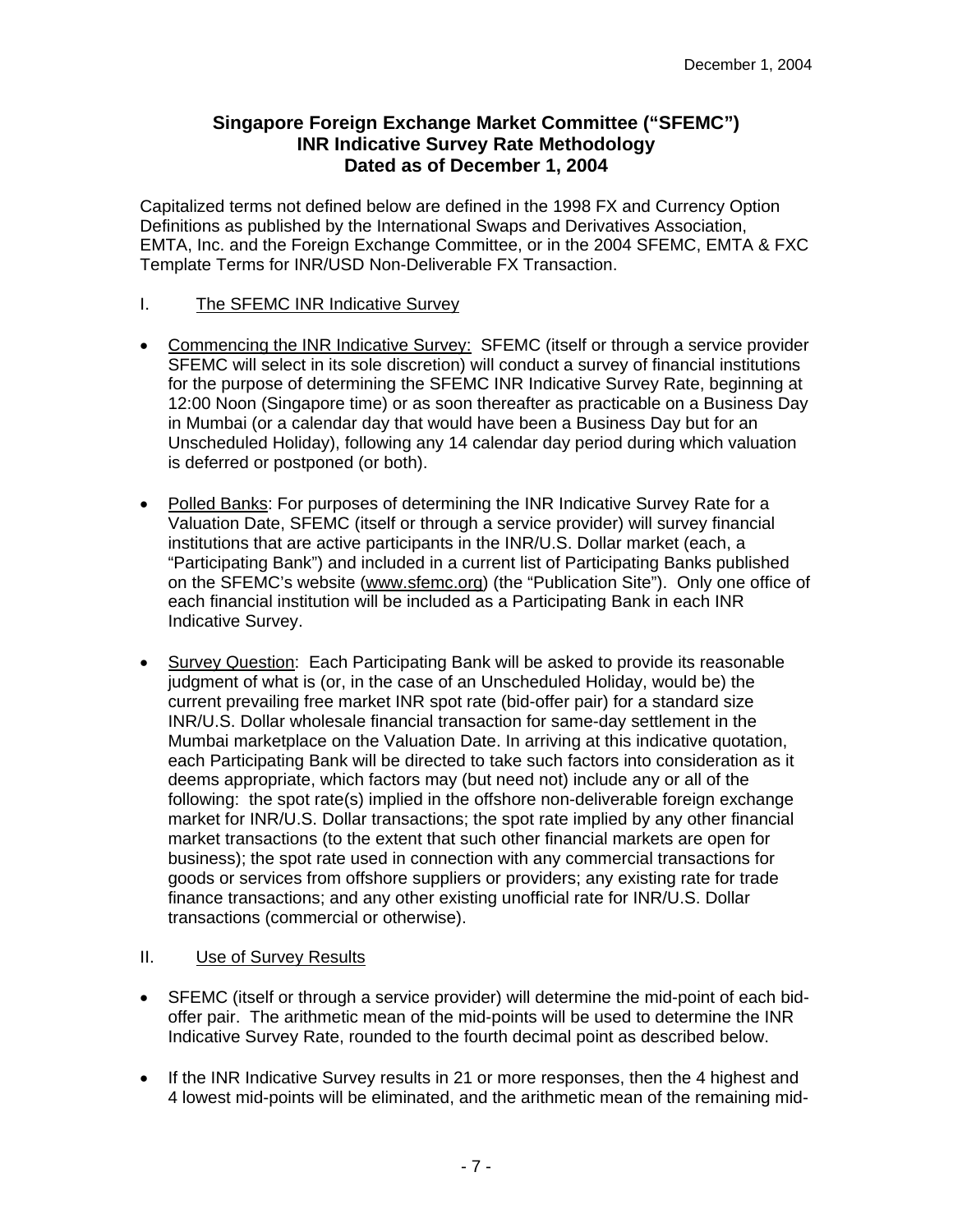points will be computed and will constitute the INR Indicative Survey Rate for such Valuation Date. For purposes of eliminating the 4 highest and 4 lowest mid-points, if more than 4 mid-points have the same highest value or lowest value, then only 4 such mid-points will be eliminated

- If the INR Indicative Survey results in less than 21 but 11 or more responses, then the 2 highest and 2 lowest mid-points will be eliminated, and the arithmetic mean of the remaining mid-points will be computed and will constitute the INR Indicative Survey Rate for such Valuation Date. For purposes of eliminating the 2 highest and 2 lowest mid-points, if more than 2 mid-points have the same highest value or lowest value, then only 2 such mid-points will be eliminated.
- If the INR Indicative Survey results in less than 11 but 8 or more responses, then the highest and the lowest mid-points will be eliminated and the arithmetic mean of the remaining midpoints will be computed and will constitute the INR Indicative Survey Rate for such Valuation Date. For purposes of eliminating the highest and lowest mid-points, if more than 1 mid-point has the same highest value or lowest value, then only 1 such mid-point will be eliminated.
- If the INR Indicative Survey results in less than 8 but 5 or more responses, then no mid-points will be eliminated and the arithmetic mean of all midpoints will be computed and will constitute the INR Indicative Survey Rate for such Valuation Date.
- Quotes will be provided to the fourth decimal point  $(e.g., 1.0000)$ .

- If the INR Indicative Survey results in less than 5 responses from Participating Banks ("Insufficient Responses"), no INR Indicative Survey Rate will be available for the relevant Valuation Date. The next INR Indicative Survey will take place on the next succeeding Business Day in Mumbai (or calendar day that would have been a Business Day but for an Unscheduled Holiday), subject to Section V below.
- IV. INR Indicative Survey Rate Publication
- The INR Indicative Survey Rate will be published on the Publication Site at 3:30 p.m. (Singapore time), or as soon thereafter as practicable.
- As soon as it is determined that the INR Indicative Survey will result in Insufficient Responses, a notice that no INR Indicative Survey Rate is available for the Valuation Date will be published on the Publication Site.
- The response of each Participating Bank to the Indicative Survey (bid-offer pair) will be available on the Publication Site at 9:00 a.m. (Singapore time) on the first Business Day in Mumbai (or calendar day that would have been a Business Day but for an Unscheduled Holiday) following the Business Day on which the relevant INR Indicative Survey Rate is published, or as soon thereafter as practicable.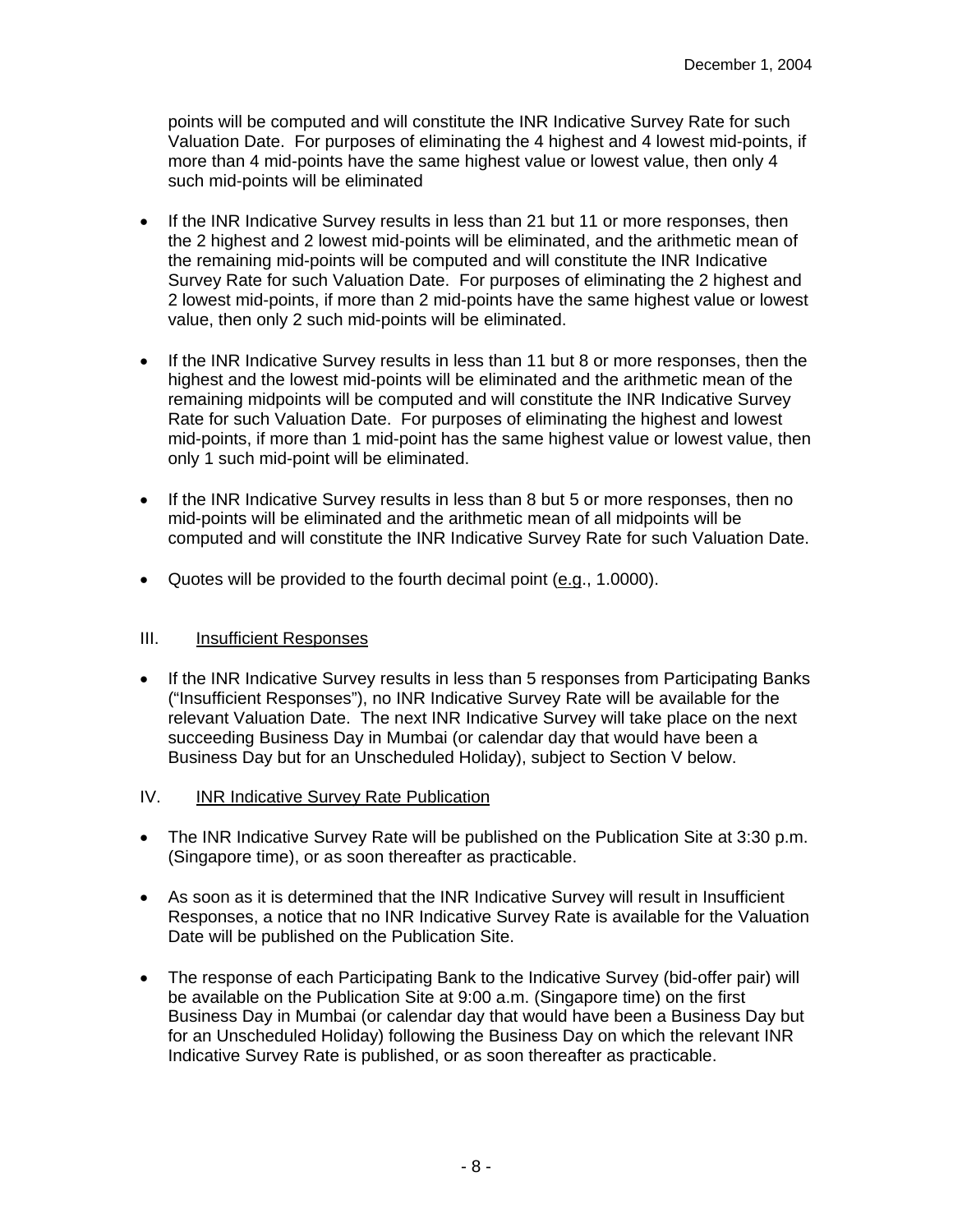# V. Discontinuing the INR Indicative Survey

- The INR Indicative Survey will be discontinued (i) on the calendar day first following the Business Day in Mumbai on which the INR RBIB (INR 01) is available for the determination of a Settlement Rate, or (ii) on the calendar day first following polling for the INR Indicative Survey that results in Insufficient Responses for three consecutive polling days. Notwithstanding the foregoing, nothing herein will be construed to prevent SFEMC from continuing or re-initiating the INR Indicative Survey at an appropriate time.
- A notice that the INR Indicative Survey has been discontinued will be published on the Publication Site.

# VI. Amendments to the Methodology

• SFEMC may, in its discretion, from time to time, make such administrative, procedural or other modifications to this Methodology as are appropriate to ensure the continued operation and integrity of the INR Indicative Survey.

## VII. Disclaimer

• SFEMC (and any service provider SFEMC may select) disclaim liability for the INR Indicative Survey Rate, and no representation or warranty, express or implied, is made concerning the INR Indicative Survey Rate (including, without limitation, the methodology for determining the INR Indicative Survey Rate and its suitability for any particular use).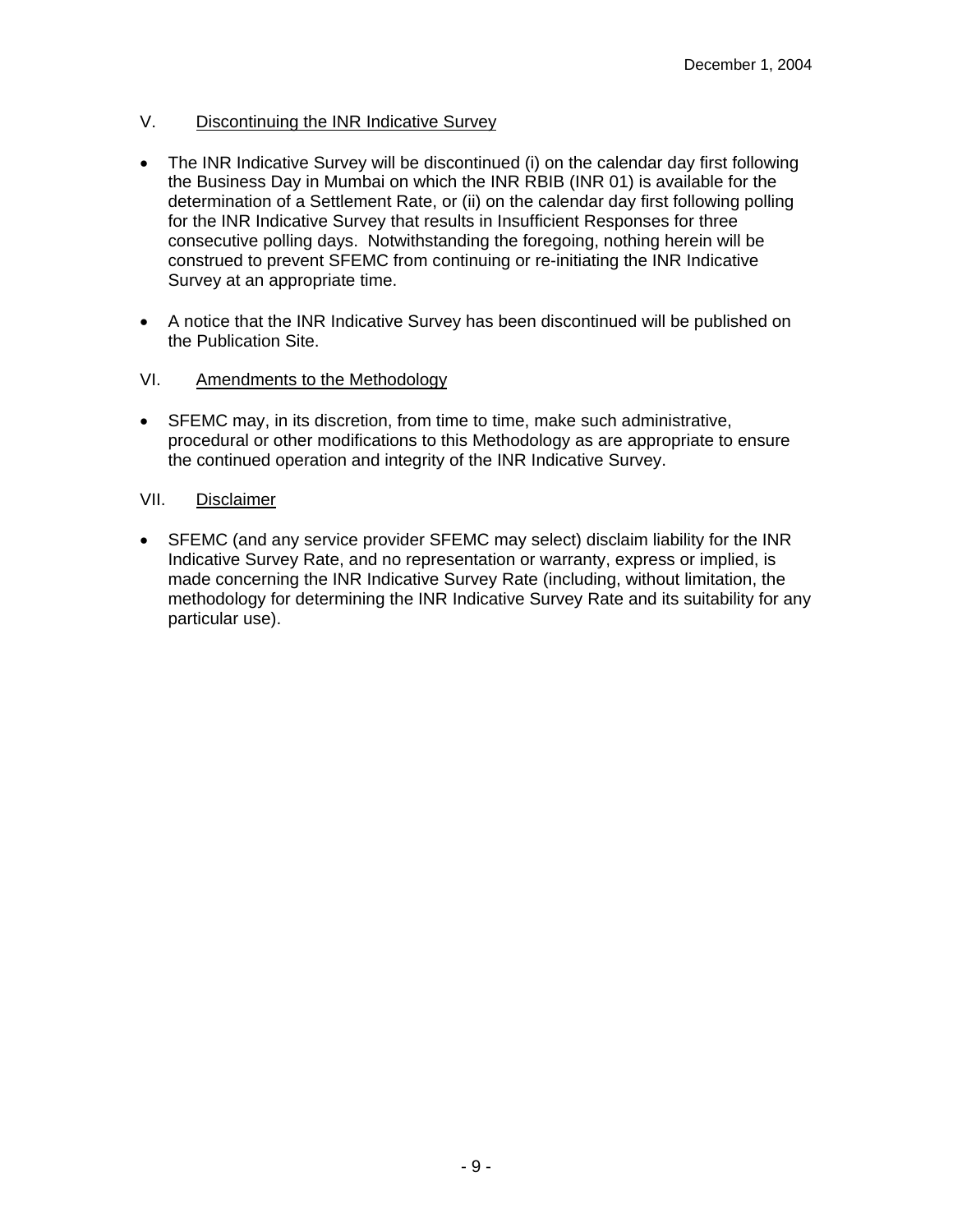# **Singapore Foreign Exchange Market Committee ("SFEMC") KRW Indicative Survey Rate Methodology Dated as of December 1, 2004**

Capitalized terms not defined below are defined in the 1998 FX and Currency Option Definitions as published by the International Swaps and Derivatives Association, EMTA, Inc. and the Foreign Exchange Committee, or in the 2004 SFEMC, EMTA & FXC Template Terms for KRW/USD Non-Deliverable FX Transaction.

## I. The SFEMC KRW Indicative Survey

- Commencing the KRW Indicative Survey: SFEMC (itself or through a service provider SFEMC will select in its sole discretion) will conduct a survey of financial institutions for the purpose of determining the SFEMC KRW Indicative Survey Rate, beginning at 11:00 a.m. (Singapore time) or as soon thereafter as practicable on a Business Day in Seoul (or a calendar day that would have been a Business Day but for an Unscheduled Holiday), following any 14 calendar day period during which valuation is deferred or postponed (or both).
- Polled Banks: For purposes of determining the KRW Indicative Survey Rate for a Valuation Date, SFEMC (itself or through a service provider) will survey financial institutions that are active participants in the KRW/U.S. Dollar market (each, a "Participating Bank") and included in a current list of Participating Banks published on the SFEMC's website (www.sfemc.org) (the "Publication Site"). Only one office of each financial institution will be included as a Participating Bank in each KRW Indicative Survey.
- Survey Question: Each Participating Bank will be asked to provide its reasonable judgment of what is (or, in the case of an Unscheduled Holiday, would be) the current prevailing free market KRW spot rate (bid-offer pair) for a standard size KRW/U.S. Dollar wholesale financial transaction for same-day settlement in the Seoul marketplace on the Valuation Date. In arriving at this indicative quotation, each Participating Bank will be directed to take such factors into consideration as it deems appropriate, which factors may (but need not) include any or all of the following: the spot rate(s) implied in the offshore non-deliverable foreign exchange market for KRW/U.S. Dollar transactions; the spot rate implied by any other financial market transactions (to the extent that such other financial markets are open for business); the spot rate used in connection with any commercial transactions for goods or services from offshore suppliers or providers; any existing rate for trade finance transactions; and any other existing unofficial rate for KRW/U.S. Dollar transactions (commercial or otherwise).

- SFEMC (itself or through a service provider) will determine the mid-point of each bidoffer pair. The arithmetic mean of the mid-points will be used to determine the KRW Indicative Survey Rate, rounded to the fourth decimal point as described below.
- If the KRW Indicative Survey results in 21 or more responses, then the 4 highest and 4 lowest mid-points will be eliminated, and the arithmetic mean of the remaining mid-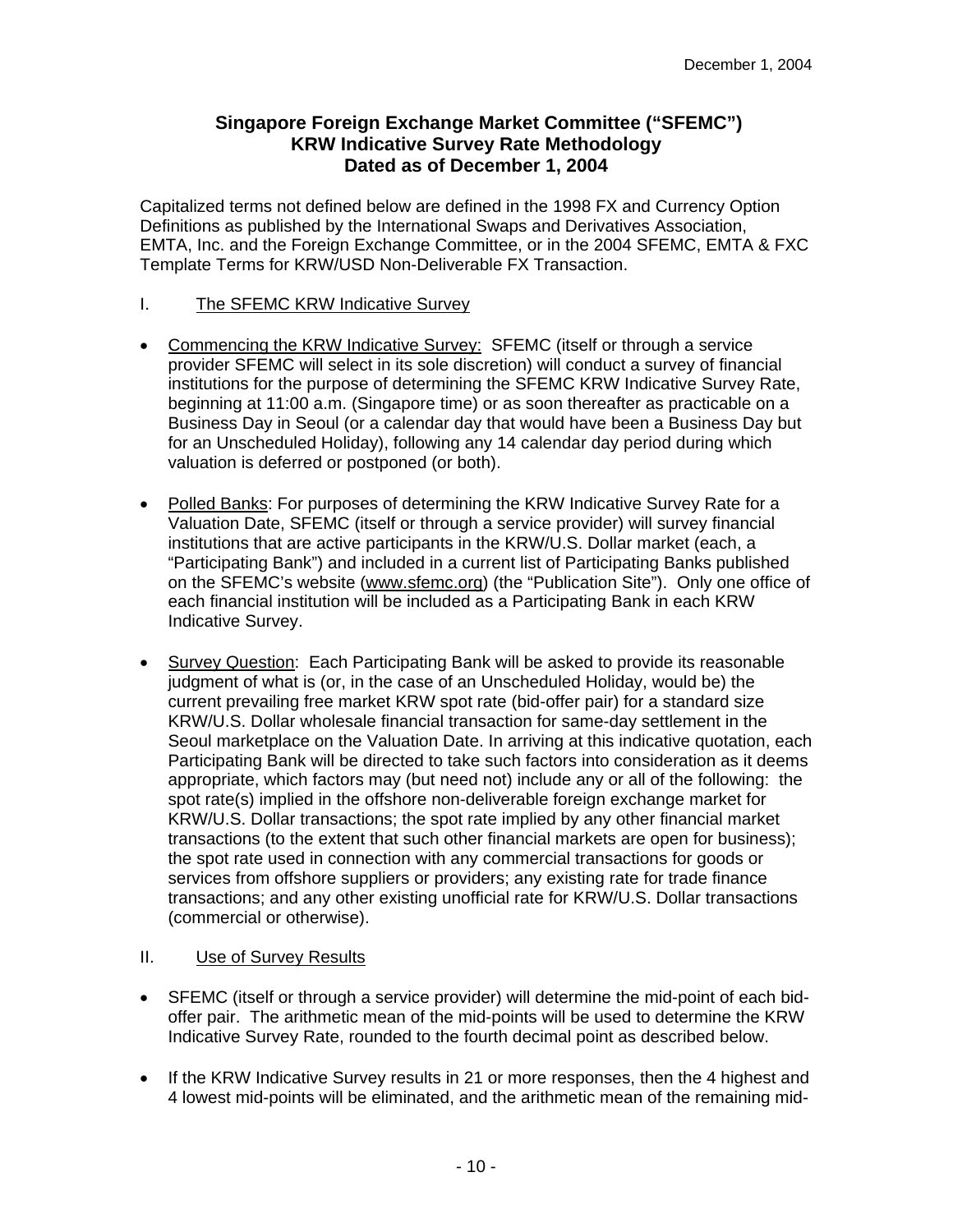points will be computed and will constitute the KRW Indicative Survey Rate for such Valuation Date. For purposes of eliminating the 4 highest and 4 lowest mid-points, if more than 4 mid-points have the same highest value or lowest value, then only 4 such mid-points will be eliminated

- If the KRW Indicative Survey results in less than 21 but 11 or more responses, then the 2 highest and 2 lowest mid-points will be eliminated, and the arithmetic mean of the remaining mid-points will be computed and will constitute the KRW Indicative Survey Rate for such Valuation Date. For purposes of eliminating the 2 highest and 2 lowest mid-points, if more than 2 mid-points have the same highest value or lowest value, then only 2 such mid-points will be eliminated.
- If the KRW Indicative Survey results in less than 11 but 8 or more responses, then the highest and the lowest mid-points will be eliminated and the arithmetic mean of the remaining midpoints will be computed and will constitute the KRW Indicative Survey Rate for such Valuation Date. For purposes of eliminating the highest and lowest mid-points, if more than 1 mid-point has the same highest value or lowest value, then only 1 such mid-point will be eliminated.
- If the KRW Indicative Survey results in less than 8 but 5 or more responses, then no mid-points will be eliminated and the arithmetic mean of all midpoints will be computed and will constitute the KRW Indicative Survey Rate for such Valuation Date.
- Quotes will be provided to the fourth decimal point (e.g., 1.0000).

- If the KRW Indicative Survey results in less than 5 responses from Participating Banks ("Insufficient Responses"), no KRW Indicative Survey Rate will be available for the relevant Valuation Date. The next KRW Indicative Survey will take place on the next succeeding Business Day in Seoul (or calendar day that would have been a Business Day but for an Unscheduled Holiday), subject to Section V below.
- IV. KRW Indicative Survey Rate Publication
- The KRW Indicative Survey Rate will be published on the Publication Site at 3:30 p.m. (Singapore time), or as soon thereafter as practicable.
- As soon as it is determined that the KRW Indicative Survey will result in Insufficient Responses, a notice that no KRW Indicative Survey Rate is available for the Valuation Date will be published on the Publication Site.
- The response of each Participating Bank to the Indicative Survey (bid-offer pair) will be available on the Publication Site at 9:00 a.m. (Singapore time) on the first Business Day in Seoul (or calendar day that would have been a Business Day but for an Unscheduled Holiday) following the Business Day on which the relevant KRW Indicative Survey Rate is published, or as soon thereafter as practicable.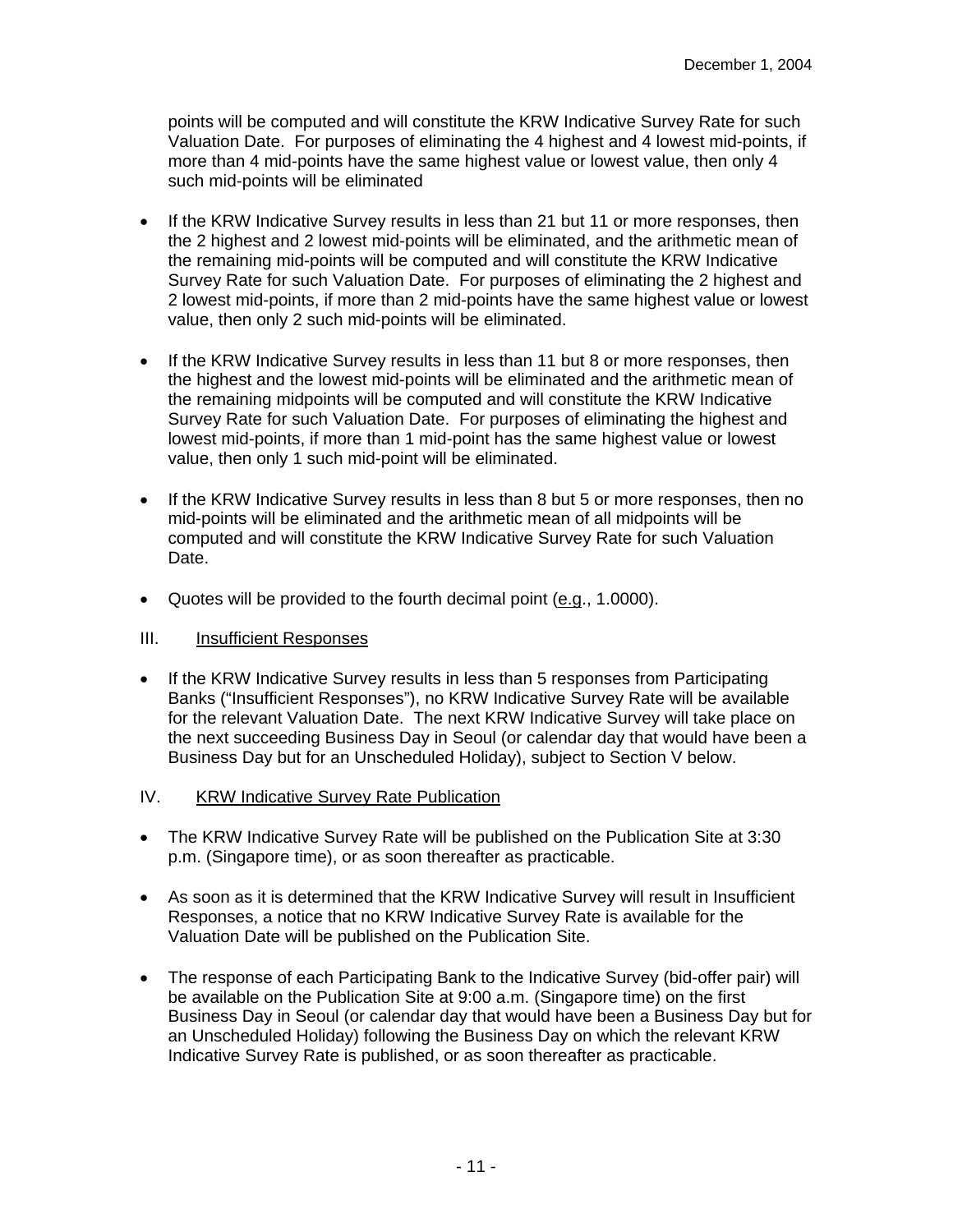# V. Discontinuing the KRW Indicative Survey

- The KRW Indicative Survey will be discontinued (i) on the calendar day first following the Business Day in Seoul on which the KRW KFTC18 (KRW 02) is available for the determination of a Settlement Rate, or (ii) on the calendar day first following polling for the KRW Indicative Survey that results in Insufficient Responses for three consecutive polling days. Notwithstanding the foregoing, nothing herein will be construed to prevent SFEMC from continuing or re-initiating the KRW Indicative Survey at an appropriate time.
- A notice that the KRW Indicative Survey has been discontinued will be published on the Publication Site.

## VI. Amendments to the Methodology

• SFEMC may, in its discretion, from time to time, make such administrative, procedural or other modifications to this Methodology as are appropriate to ensure the continued operation and integrity of the KRW Indicative Survey.

## VII. Disclaimer

• SFEMC (and any service provider SFEMC may select) disclaim liability for the KRW Indicative Survey Rate, and no representation or warranty, express or implied, is made concerning the KRW Indicative Survey Rate (including, without limitation, the methodology for determining the KRW Indicative Survey Rate and its suitability for any particular use).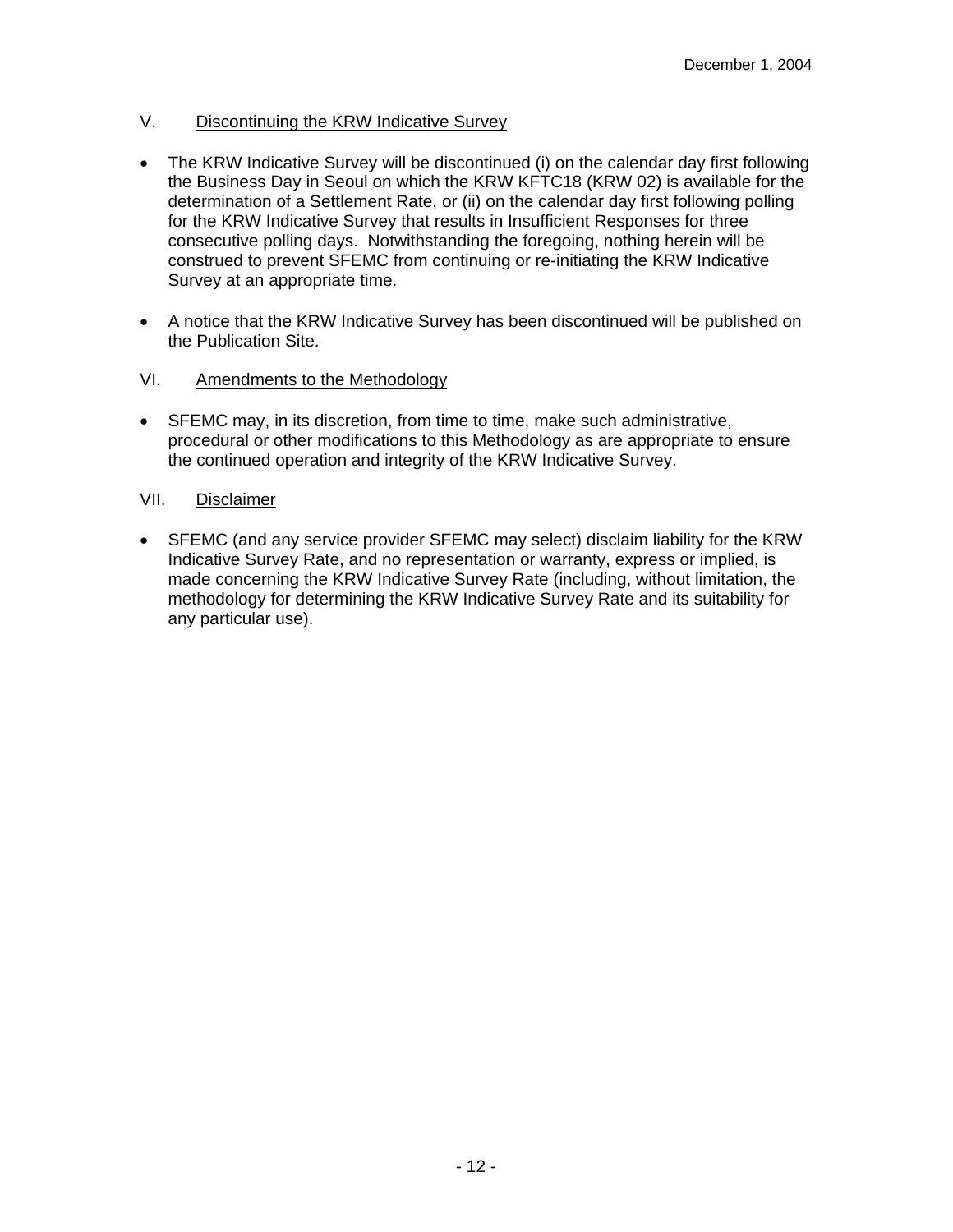# **Singapore Foreign Exchange Market Committee ("SFEMC") PHP Indicative Survey Rate Methodology Dated as of December 1, 2004**

Capitalized terms not defined below are defined in the 1998 FX and Currency Option Definitions as published by the International Swaps and Derivatives Association, EMTA, Inc. and the Foreign Exchange Committee, or in the 2004 SFEMC, EMTA & FXC Template Terms for PHP/USD Non-Deliverable FX Transaction.

## I. The SFEMC PHP Indicative Survey

- Commencing the PHP Indicative Survey: SFEMC (itself or through a service provider SFEMC will select in its sole discretion) will conduct a survey of financial institutions for the purpose of determining the SFEMC PHP Indicative Survey Rate, beginning at 11:00 a.m. (Singapore time) or as soon thereafter as practicable on a Business Day in Manila (or a calendar day that would have been a Business Day but for an Unscheduled Holiday), following any 14 calendar day period during which valuation is deferred or postponed (or both).
- Polled Banks: For purposes of determining the PHP Indicative Survey Rate for a Valuation Date, SFEMC (itself or through a service provider) will survey financial institutions that are active participants in the PHP/U.S. Dollar market (each, a "Participating Bank") and included in a current list of Participating Banks published on the SFEMC's website (www.sfemc.org) (the "Publication Site"). Only one office of each financial institution will be included as a Participating Bank in each PHP Indicative Survey.
- Survey Question: Each Participating Bank will be asked to provide its reasonable judgment of what is (or, in the case of an Unscheduled Holiday, would be) the current prevailing free market PHP spot rate (bid-offer pair) for a standard size PHP/U.S. Dollar wholesale financial transaction for same-day settlement in the Manila marketplace on the Valuation Date. In arriving at this indicative quotation, each Participating Bank will be directed to take such factors into consideration as it deems appropriate, which factors may (but need not) include any or all of the following: the spot rate(s) implied in the offshore non-deliverable foreign exchange market for PHP/U.S. Dollar transactions; the spot rate implied by any other financial market transactions (to the extent that such other financial markets are open for business); the spot rate used in connection with any commercial transactions for goods or services from offshore suppliers or providers; any existing rate for trade finance transactions; and any other existing unofficial rate for PHP/U.S. Dollar transactions (commercial or otherwise).

- SFEMC (itself or through a service provider) will determine the mid-point of each bidoffer pair. The arithmetic mean of the mid-points will be used to determine the PHP Indicative Survey Rate, rounded to the fourth decimal point as described below.
- If the PHP Indicative Survey results in 21 or more responses, then the 4 highest and 4 lowest mid-points will be eliminated, and the arithmetic mean of the remaining mid-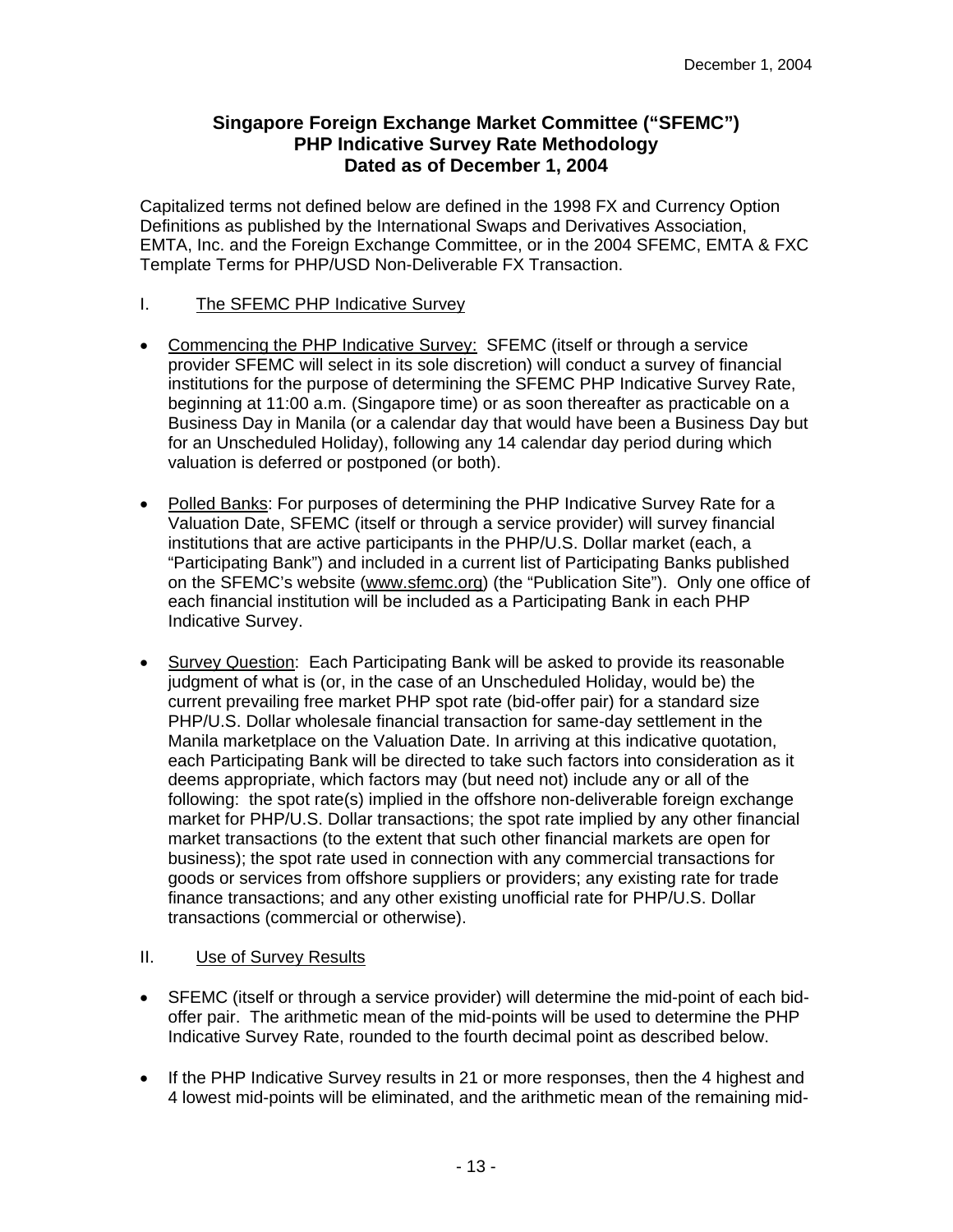points will be computed and will constitute the PHP Indicative Survey Rate for such Valuation Date. For purposes of eliminating the 4 highest and 4 lowest mid-points, if more than 4 mid-points have the same highest value or lowest value, then only 4 such mid-points will be eliminated

- If the PHP Indicative Survey results in less than 21 but 11 or more responses, then the 2 highest and 2 lowest mid-points will be eliminated, and the arithmetic mean of the remaining mid-points will be computed and will constitute the PHP Indicative Survey Rate for such Valuation Date. For purposes of eliminating the 2 highest and 2 lowest mid-points, if more than 2 mid-points have the same highest value or lowest value, then only 2 such mid-points will be eliminated.
- If the PHP Indicative Survey results in less than 11 but 8 or more responses, then the highest and the lowest mid-points will be eliminated and the arithmetic mean of the remaining midpoints will be computed and will constitute the PHP Indicative Survey Rate for such Valuation Date. For purposes of eliminating the highest and lowest mid-points, if more than 1 mid-point has the same highest value or lowest value, then only 1 such mid-point will be eliminated.
- If the PHP Indicative Survey results in less than 8 but 5 or more responses, then no mid-points will be eliminated and the arithmetic mean of all midpoints will be computed and will constitute the PHP Indicative Survey Rate for such Valuation Date.
- Quotes will be provided to the fourth decimal point (e.g., 1.0000).

- If the PHP Indicative Survey results in less than 5 responses from Participating Banks ("Insufficient Responses"), no PHP Indicative Survey Rate will be available for the relevant Valuation Date. The next PHP Indicative Survey will take place on the next succeeding Business Day in Manila (or calendar day that would have been a Business Day but for an Unscheduled Holiday), subject to Section V below.
- IV. PHP Indicative Survey Rate Publication
- The PHP Indicative Survey Rate will be published on the Publication Site at 3:30 p.m. (Singapore time), or as soon thereafter as practicable.
- As soon as it is determined that the PHP Indicative Survey will result in Insufficient Responses, a notice that no PHP Indicative Survey Rate is available for the Valuation Date will be published on the Publication Site.
- The response of each Participating Bank to the Indicative Survey (bid-offer pair) will be available on the Publication Site at 9:00 a.m. (Singapore time) on the first Business Day in Manila (or calendar day that would have been a Business Day but for an Unscheduled Holiday) following the Business Day on which the relevant PHP Indicative Survey Rate is published, or as soon thereafter as practicable.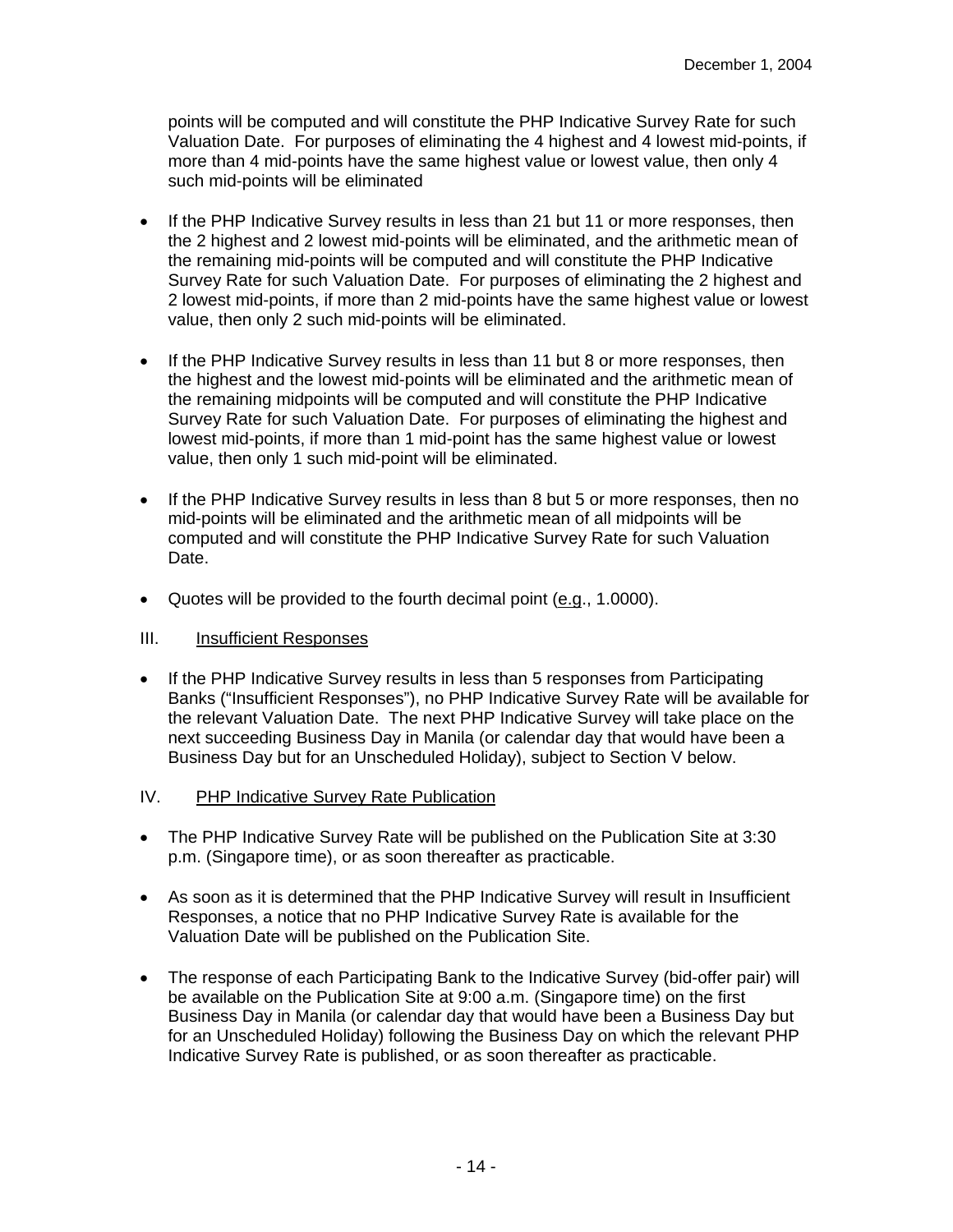# V. Discontinuing the PHP Indicative Survey

- The PHP Indicative Survey will be discontinued (i) on the calendar day first following the Business Day in Manila on which the PHP PHPESO (PHP 01) is available for the determination of a Settlement Rate, or (ii) on the calendar day first following polling for the PHP Indicative Survey that results in Insufficient Responses for three consecutive polling days. Notwithstanding the foregoing, nothing herein will be construed to prevent SFEMC from continuing or re-initiating the PHP Indicative Survey at an appropriate time.
- A notice that the PHP Indicative Survey has been discontinued will be published on the Publication Site.

# VI. Amendments to the Methodology

• SFEMC may, in its discretion, from time to time, make such administrative, procedural or other modifications to this Methodology as are appropriate to ensure the continued operation and integrity of the PHP Indicative Survey.

# VII. Disclaimer

• SFEMC (and any service provider SFEMC may select) disclaim liability for the PHP Indicative Survey Rate, and no representation or warranty, express or implied, is made concerning the PHP Indicative Survey Rate (including, without limitation, the methodology for determining the PHP Indicative Survey Rate and its suitability for any particular use).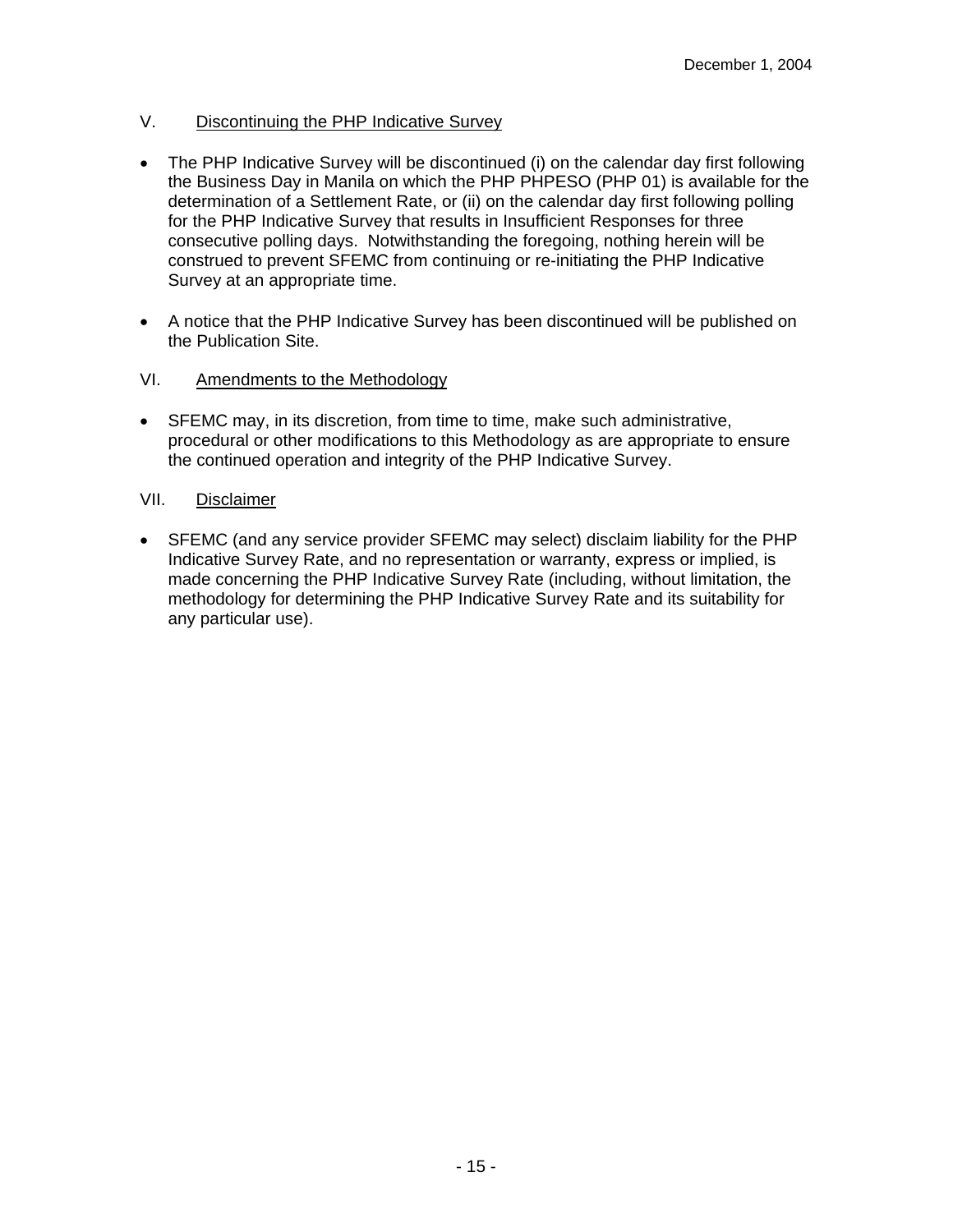# **Singapore Foreign Exchange Market Committee ("SFEMC") TWD Indicative Survey Rate Methodology Dated as of December 1, 2004**

Capitalized terms not defined below are defined in the 1998 FX and Currency Option Definitions as published by the International Swaps and Derivatives Association, EMTA, Inc. and the Foreign Exchange Committee, or in the 2004 SFEMC, EMTA & FXC Template Terms for TWD/USD Non-Deliverable FX Transaction.

## I. The SFEMC TWD Indicative Survey

- Commencing the TWD Indicative Survey: SFEMC (itself or through a service provider SFEMC will select in its sole discretion) will conduct a survey of financial institutions for the purpose of determining the SFEMC TWD Indicative Survey Rate, beginning at 11:00 a.m. (Singapore time) or as soon thereafter as practicable on a Business Day in Taipei (or a calendar day that would have been a Business Day but for an Unscheduled Holiday), following any 14 calendar day period during which valuation is deferred or postponed (or both).
- Polled Banks: For purposes of determining the TWD Indicative Survey Rate for a Valuation Date, SFEMC (itself or through a service provider) will survey financial institutions that are active participants in the TWD/U.S. Dollar market (each, a "Participating Bank") and included in a current list of Participating Banks published on the SFEMC's website (www.sfemc.org) (the "Publication Site"). Only one office of each financial institution will be included as a Participating Bank in each TWD Indicative Survey.
- Survey Question: Each Participating Bank will be asked to provide its reasonable judgment of what is (or, in the case of an Unscheduled Holiday, would be) the current prevailing free market TWD spot rate (bid-offer pair) for a standard size TWD/U.S. Dollar wholesale financial transaction for same-day settlement in the Taipei marketplace on the Valuation Date. In arriving at this indicative quotation, each Participating Bank will be directed to take such factors into consideration as it deems appropriate, which factors may (but need not) include any or all of the following: the spot rate(s) implied in the offshore non-deliverable foreign exchange market for TWD/U.S. Dollar transactions; the spot rate implied by any other financial market transactions (to the extent that such other financial markets are open for business); the spot rate used in connection with any commercial transactions for goods or services from offshore suppliers or providers; any existing rate for trade finance transactions; and any other existing unofficial rate for TWD/U.S. Dollar transactions (commercial or otherwise).

- SFEMC (itself or through a service provider) will determine the mid-point of each bidoffer pair. The arithmetic mean of the mid-points will be used to determine the TWD Indicative Survey Rate, rounded to the fourth decimal point as described below.
- If the TWD Indicative Survey results in 21 or more responses, then the 4 highest and 4 lowest mid-points will be eliminated, and the arithmetic mean of the remaining mid-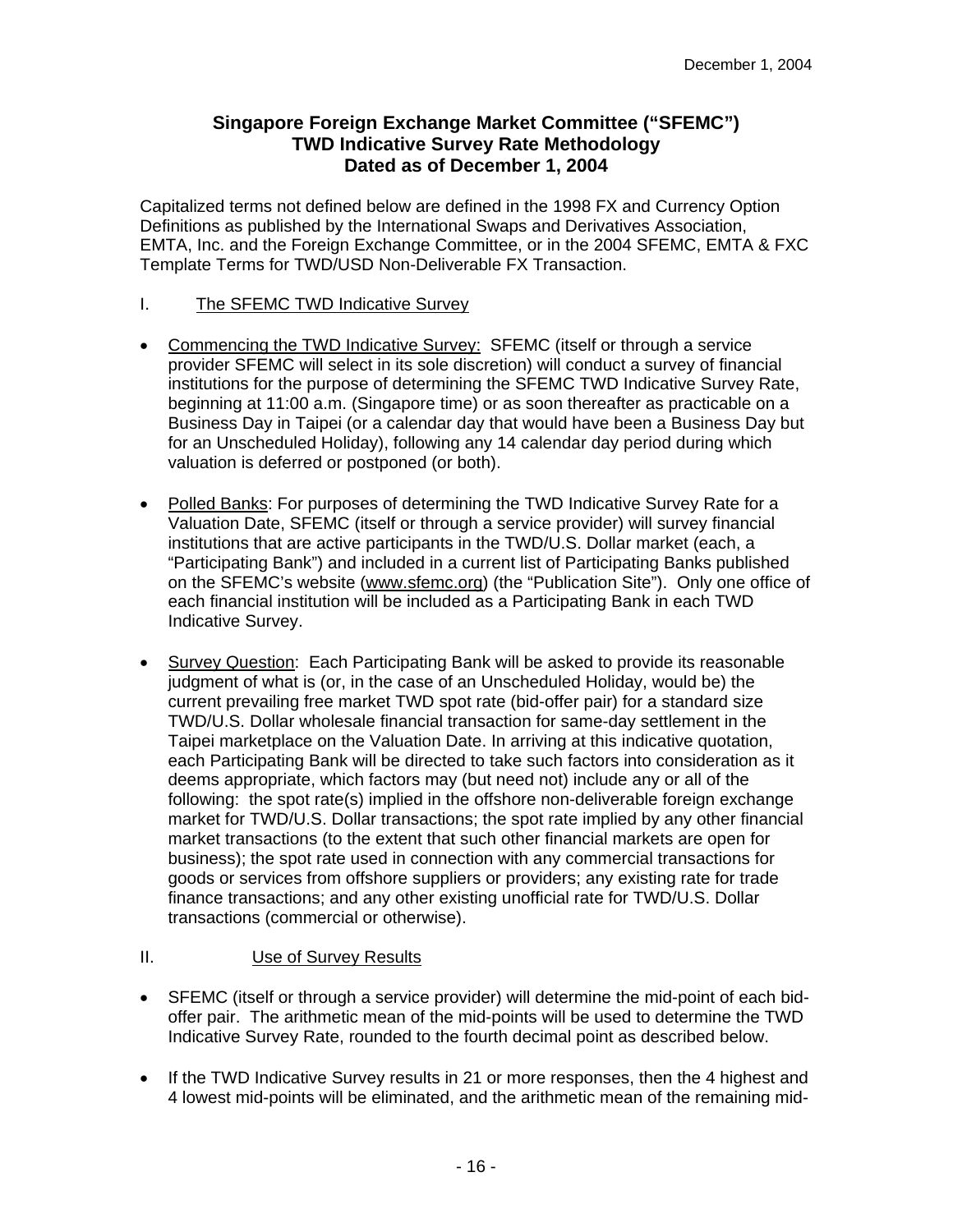points will be computed and will constitute the TWD Indicative Survey Rate for such Valuation Date. For purposes of eliminating the 4 highest and 4 lowest mid-points, if more than 4 mid-points have the same highest value or lowest value, then only 4 such mid-points will be eliminated

- If the TWD Indicative Survey results in less than 21 but 11 or more responses, then the 2 highest and 2 lowest mid-points will be eliminated, and the arithmetic mean of the remaining mid-points will be computed and will constitute the TWD Indicative Survey Rate for such Valuation Date. For purposes of eliminating the 2 highest and 2 lowest mid-points, if more than 2 mid-points have the same highest value or lowest value, then only 2 such mid-points will be eliminated.
- If the TWD Indicative Survey results in less than 11 but 8 or more responses, then the highest and the lowest mid-points will be eliminated and the arithmetic mean of the remaining midpoints will be computed and will constitute the TWD Indicative Survey Rate for such Valuation Date. For purposes of eliminating the highest and lowest mid-points, if more than 1 mid-point has the same highest value or lowest value, then only 1 such mid-point will be eliminated.
- If the TWD Indicative Survey results in less than 8 but 5 or more responses, then no mid-points will be eliminated and the arithmetic mean of all midpoints will be computed and will constitute the TWD Indicative Survey Rate for such Valuation Date.
- Quotes will be provided to the fourth decimal point (e.g., 1.0000).

- If the TWD Indicative Survey results in less than 5 responses from Participating Banks ("Insufficient Responses"), no TWD Indicative Survey Rate will be available for the relevant Valuation Date. The next TWD Indicative Survey will take place on the next succeeding Business Day in Taipei (or calendar day that would have been a Business Day but for an Unscheduled Holiday), subject to Section V below.
- IV. TWD Indicative Survey Rate Publication
- The TWD Indicative Survey Rate will be published on the Publication Site at 3:30 p.m. (Singapore time), or as soon thereafter as practicable.
- As soon as it is determined that the TWD Indicative Survey will result in Insufficient Responses, a notice that no TWD Indicative Survey Rate is available for the Valuation Date will be published on the Publication Site.
- The response of each Participating Bank to the Indicative Survey (bid-offer pair) will be available on the Publication Site at 9:00 a.m. (Singapore time) on the first Business Day in Taipei (or calendar day that would have been a Business Day but for an Unscheduled Holiday) following the Business Day on which the relevant TWD Indicative Survey Rate is published, or as soon thereafter as practicable.